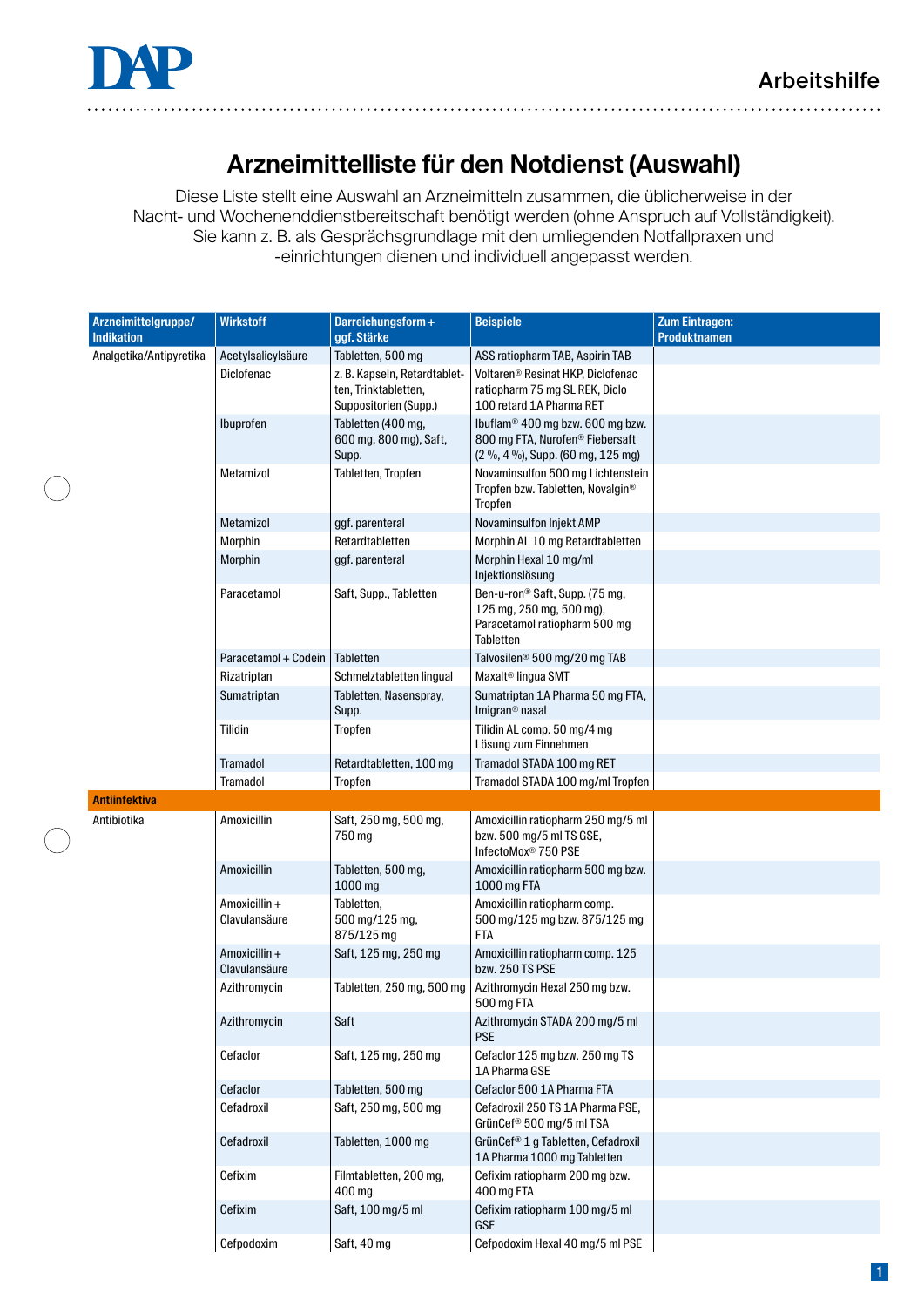## Arbeitshilfe



 $\ddot{\phantom{a}}$ 

 $\bigcap$ 

| Arzneimittelgruppe/<br><b>Indikation</b> | <b>Wirkstoff</b>                       | Darreichungsform+<br>ggf. Stärke               | <b>Beispiele</b>                                                                                          | <b>Zum Eintragen:</b><br><b>Produktnamen</b> |
|------------------------------------------|----------------------------------------|------------------------------------------------|-----------------------------------------------------------------------------------------------------------|----------------------------------------------|
| Antibiotika                              | Cefpodoxim                             | Tabletten, 100 mg                              | Cefpodoxim AL 100 mg FTA                                                                                  |                                              |
|                                          | Cefuroxim                              | Saft, 125 mg/5 ml                              | Cefurox Basics 125 mg/5 ml GSE                                                                            |                                              |
|                                          | Cefuroxim                              | Tabletten, 250 mg, 500 mg                      | Cefuroxim AbZ 250 mg bzw.<br>500 mg FTA                                                                   |                                              |
|                                          | Ciprofloxacin                          | Tabletten, 250 mg, 500 mg                      | Cipro Basics 250 mg bzw. 500 mg<br>FTA                                                                    |                                              |
|                                          | Clarithromycin                         | Saft, 125 mg, 250 mg                           | Clarithromycin 1 A Pharma<br>125 mg/5 ml bzw. 250 mg/5 ml GSE                                             |                                              |
|                                          | Clarithromycin                         | Tabletten                                      | Clarithromycin AL 250 mg bzw.<br>500 mg FTA                                                               |                                              |
|                                          | Clindamycin                            | Granulat, 300 mg                               | Sobelin <sup>®</sup> Granulat                                                                             |                                              |
|                                          | Clindamycin                            | Tabletten, 300 mg                              | Clindahexal 300 HKP                                                                                       |                                              |
|                                          | Cotrimoxazol                           | Saft, 240 mg, 480 mg                           | Cotrim K ratiopharm 240 mg/5 ml<br>Saft, Cotrim E ratiopharm<br>480 mg/5 ml Saft                          |                                              |
|                                          | Cotrimoxazol                           | Tabletten, 480 mg, 960 mg                      | Cotrim ratiopharm 480 mg TAB,<br>Cotrim forte ratiopharm 960 mg TAB                                       |                                              |
|                                          | Doxycyclin                             | Tabletten, 100 mg                              | Doxy-CT 100 mg TAB                                                                                        |                                              |
|                                          | Erythromycin                           | Saft, 200 mg, 400 mg,<br>600 mg, 1000 mg       | Eryhexal® GSE, Eryhexal® forte GSE,<br>Eryhexal® 1000 mg GSE, InfectoMy-<br>cin <sup>®</sup> 600 Saft PSE |                                              |
|                                          | Erythromycin                           | Tabletten, 500 mg                              | Erythromycin ratiopharm 500 mg<br><b>FTA</b>                                                              |                                              |
|                                          | Flucloxacillin                         | Kapseln, 250 mg, 500 mg                        | Staphylex <sup>®</sup> 250 bzw. 500 mg HKP                                                                |                                              |
|                                          | Fosfomycin                             | Granulat, 3000 mg                              | Monuril <sup>®</sup>                                                                                      |                                              |
|                                          | Levofloxacin                           | Tabletten, 250 mg, 500 mg                      | Levofloxacin STADA 250 mg bzw.<br>500 mg FTA                                                              |                                              |
|                                          | Metronidazol                           | Tabletten, 400 mg                              | Metronidazol Aristo 400 mg TAB                                                                            |                                              |
|                                          | Nitrofurantoin                         | Tabletten, 50 mg, 100 mg                       | Nifurantin® 50 mg bzw. 100 mg TAB<br>bzw. UTA                                                             |                                              |
|                                          | Norfloxacin                            | Tabletten, 400 mg                              | Norfloxacin 1A Pharma 400 mg FTA                                                                          |                                              |
|                                          | Ofloxacin                              | Tabletten, 200 mg, 400 mg                      | Oflox 200 mg bzw. 400 mg BASICS<br>FTA                                                                    |                                              |
|                                          | Phenoxymethyl-<br>penicillin           | Saft, versch. Stärken                          | Penicillin V ratiopharm TS PLE,<br>InfectoCillin® 250 bzw. 300 bzw.<br>400 bzw. 500 Saft TSA              |                                              |
|                                          | Phenoxymethyl-<br>penicillin           | Tabletten, 1 Mega, 1,5<br>Mega                 | Penicillin ratiopharm 1 Mega FTA,<br>PEN 1,5 Mega 1A Pharma FTA                                           |                                              |
|                                          | Phenoxymethyl-<br>penicillin-Benzathin | Saft, 750 mg                                   | InfectoBicillin <sup>®</sup> Saft 750 SUS                                                                 |                                              |
|                                          | Pivmecillinam                          | Tabletten                                      | X-Systo® FTA                                                                                              |                                              |
|                                          | Roxithromycin                          | Tabletten, 150 mg, 300 mg                      | Roxithro Lich 150 mg bzw. 300 mg<br>FTA                                                                   |                                              |
|                                          | Trimethoprim                           | Saft, 50 mg, 100 mg                            | InfectoTrimet <sup>®</sup> 50 bzw. 100 Saft<br>SUS                                                        |                                              |
|                                          | Trimethoprim                           | Tabletten, 150 mg, 200 mg                      | InfectoTrimet <sup>®</sup> 150 mg bzw. 200 mg<br>TAB                                                      |                                              |
| <b>Antivirale Mittel</b>                 | Aciclovir                              | Tabletten, 800 mg                              | Acic 800 TAB                                                                                              |                                              |
|                                          | <b>Brivudin</b>                        | Tabletten                                      | Zostex <sup>®</sup> TAB                                                                                   |                                              |
|                                          | <b>Oseltamivir</b>                     | Kapseln                                        | Tamiflu <sup>®</sup> 75 mg HKP                                                                            |                                              |
| Antimykotika                             | Amphothericin B<br>Nystatin            | Tabletten, Suspension<br>Tabletten, Suspension | Ampho-Moronal <sup>®</sup> TAB, SUS<br>Nystatin acis FTA, SUS, Candio<br>Hermal <sup>®</sup> SUS          |                                              |
| <b>Antiparasitäre Mittel</b>             |                                        |                                                |                                                                                                           |                                              |
| Anthelmintika                            | Pyrvinium                              | Dragées, Suspension                            | Molevac <sup>®</sup>                                                                                      |                                              |
|                                          | Pyrantel                               | Kautabletten, Suspension                       | <b>Helmex®</b>                                                                                            |                                              |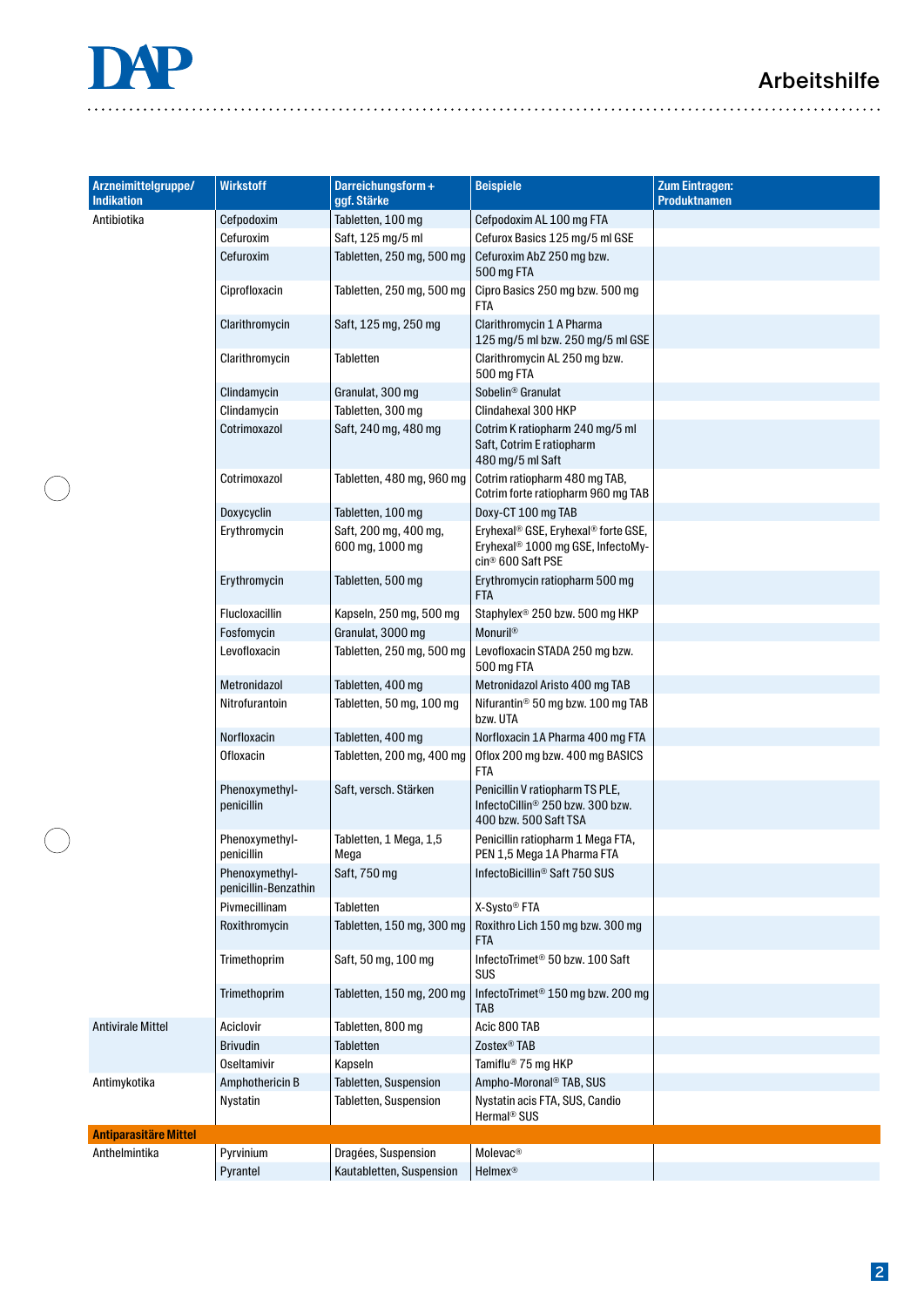# Arbeitshilfe



 $\ddot{\phantom{a}}$ 

 $\bigcap$ 

| Arzneimittelgruppe/<br><b>Indikation</b> | <b>Wirkstoff</b>                                                                                                                  | Darreichungsform+<br>ggf. Stärke            | <b>Beispiele</b>                                                                           | <b>Zum Eintragen:</b><br><b>Produktnamen</b> |
|------------------------------------------|-----------------------------------------------------------------------------------------------------------------------------------|---------------------------------------------|--------------------------------------------------------------------------------------------|----------------------------------------------|
| <b>Respirationstrakt</b>                 |                                                                                                                                   |                                             |                                                                                            |                                              |
| Atemwegserkrankungen                     | <b>Budesonid</b>                                                                                                                  | Dosieraerosol (DA) od.<br>Inhalationspulver | <b>Budiair®</b>                                                                            |                                              |
|                                          | Fluticason                                                                                                                        | DA                                          | Flutide <sup>®</sup> mite                                                                  |                                              |
|                                          | Formoterol                                                                                                                        | DA, Inhalationspulver                       | Forair <sup>®</sup> , Formoterol ratiopharm                                                |                                              |
|                                          | Ipratropiumbromid                                                                                                                 | DA, Inhalationslösung                       | Atrovent <sup>®</sup> N Dosieraerosol                                                      |                                              |
|                                          | Salbutamol                                                                                                                        | DA, Inhalationslösung                       | Salbuhexal <sup>®</sup> N Dosieraerosol                                                    |                                              |
| Antiallergika                            | Adrenalin                                                                                                                         | Autoinjektor                                | Fastjekt <sup>®</sup> , Anapen <sup>®</sup>                                                |                                              |
|                                          | Cetirizin                                                                                                                         | Saft, Tabletten, Tropfen                    | Cetirizin Hexal Saft, Tabletten,<br>Tropfen                                                |                                              |
|                                          | Clemastin                                                                                                                         | Saft, Tabletten                             | Tavegil <sup>®</sup> Saft, Tabletten                                                       |                                              |
|                                          | Desloratadin                                                                                                                      | Schmelztabletten,<br><b>Tabletten</b>       | Aerius <sup>®</sup> 2,5 mg SMT                                                             |                                              |
|                                          | Dimetinden                                                                                                                        | Tabletten, Tropfen                          | Fenistil <sup>®</sup> Dragées, Tropfen                                                     |                                              |
|                                          | Loratadin                                                                                                                         | <b>Tabletten</b>                            | Lorano <sup>®</sup> akut TAB                                                               |                                              |
|                                          | Prednisolon                                                                                                                       | i. v. 250 mg                                | Solu-Decortin <sup>®</sup> 250 mg TRS                                                      |                                              |
|                                          | Prednisolon                                                                                                                       | Tabletten, 50 mg                            | Prednisolon Acis 50 mg TAB                                                                 |                                              |
| Husten                                   | Acetylcystein                                                                                                                     | Brausetabletten                             | <b>ACC® BTA</b>                                                                            |                                              |
|                                          | Ambroxol                                                                                                                          | Saft, Tabletten, Tropfen                    | Ambroxol 15 bzw. 30 1A Pharma<br>Saft, Ambroxol 30 Tab 1A Pharma                           |                                              |
|                                          | Codein                                                                                                                            | Tropfen                                     | Codeintropfen-CT, Bronchicum®<br>mono Codein Tropfen                                       |                                              |
|                                          | Dihydrocodein                                                                                                                     | Saft, Tropfen                               | Paracodin <sup>®</sup> N Sirup, Tropfen                                                    |                                              |
|                                          | Noscapin                                                                                                                          | Saft, Dragées                               | Capval <sup>®</sup> Saft, Dragées                                                          |                                              |
|                                          | Pentoxyverin                                                                                                                      | Saft, Tropfen                               | Sedotussin® Saft, Tropfen                                                                  |                                              |
| Augenerkrankungen                        |                                                                                                                                   |                                             |                                                                                            |                                              |
|                                          | Acetazolamid                                                                                                                      | <b>Tabletten</b>                            | <b>Acemit®</b>                                                                             |                                              |
|                                          | Aciclovir                                                                                                                         | Augensalbe                                  | Acic-Ophthal®, Virupos®, Zovirax®<br>Augensalbe                                            |                                              |
|                                          | Azithromycin                                                                                                                      | Augentropfen                                | InfectoAzit <sup>®</sup>                                                                   |                                              |
|                                          | Bibrocathol                                                                                                                       | Augensalbe                                  | Posiformin <sup>®</sup>                                                                    |                                              |
|                                          | Dexamethason +<br>Gentamicinsulfat                                                                                                | Augensalbe, Augentropfen                    | Dexagent <sup>®</sup> -Ophtal <sup>®</sup> , Dexamytrex <sup>®</sup> ,<br>Dexa-Gentamicin™ |                                              |
|                                          | Dexamethason                                                                                                                      | Augensalbe                                  | Isopto-Dex®                                                                                |                                              |
|                                          | Dexpanthenol                                                                                                                      | Augensalbe                                  | Corneregel <sup>®</sup>                                                                    |                                              |
|                                          | Gentamicinsulfat                                                                                                                  | Augensalbe, Augentropfen                    | Gentamicin-POS <sup>®</sup> , Gent-Ophtal <sup>®</sup> ,<br>InfectoGenta®, Refobacin®      |                                              |
|                                          | Hydrocortisonacetat                                                                                                               | Augensalbe, 2,5%                            | Hydrocortison-POS <sup>®</sup> (1 %, 2,5 %),<br>Ficortril $(0,5\%)$                        |                                              |
|                                          | Kanamycin                                                                                                                         | Augensalbe, Augentropfen                    | Kanamytrex®                                                                                |                                              |
|                                          | Ofloxacin                                                                                                                         | Augensalbe, Augentropfen                    | Floxal®, Ofloxacin-POS ATR                                                                 |                                              |
|                                          | Prednisolon                                                                                                                       | Augentropfen                                | Inflanefran® forte, Ultracortenol®,<br>Predni-POS <sup>®</sup>                             |                                              |
|                                          | Retinolpalmitat                                                                                                                   | Augensalbe                                  | Vita-POS <sup>®</sup>                                                                      |                                              |
|                                          | Ringer-Lactat-Lösung                                                                                                              | Augenspüllösung                             |                                                                                            |                                              |
|                                          | <b>Timolol [Alternativen</b><br>zu β-Blocker bei<br>Glaukom: Carboan-<br>hydrasehemmer,<br>Prostaglandinana-<br>loga, Brimonidin] | Augentropfen, 0,5 %                         | Timolol 0,5 % AT 1A Pharma<br>Augentopfen                                                  |                                              |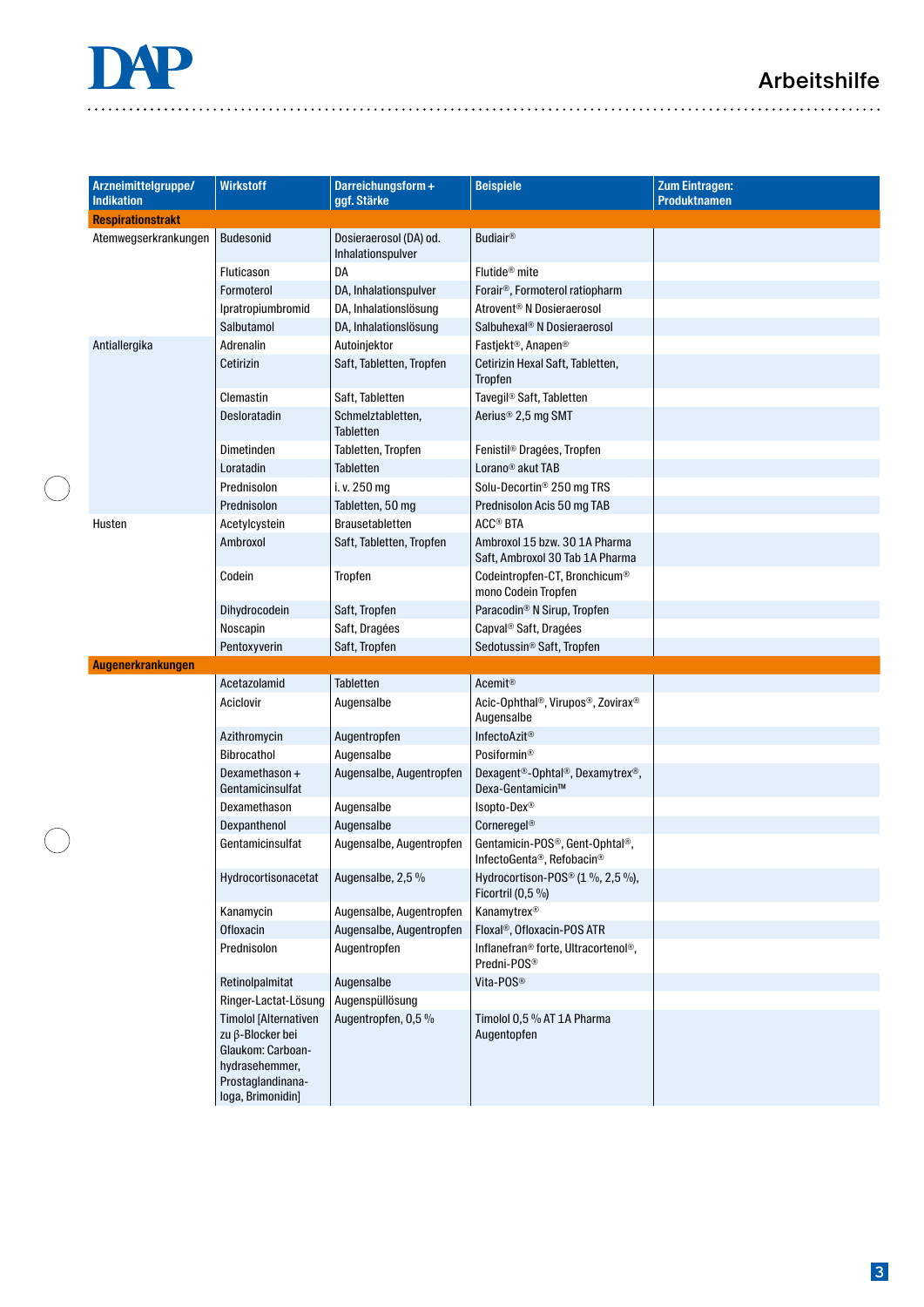

 $\ddot{\phantom{a}}$ 

 $\bigcap$ 

| Arzneimittelgruppe/<br><b>Indikation</b> | <b>Wirkstoff</b>                                          | Darreichungsform+<br>ggf. Stärke | <b>Beispiele</b>                                                            | <b>Zum Eintragen:</b><br><b>Produktnamen</b> |  |  |
|------------------------------------------|-----------------------------------------------------------|----------------------------------|-----------------------------------------------------------------------------|----------------------------------------------|--|--|
| Hals-Nasen-Ohren-Erkrankungen            |                                                           |                                  |                                                                             |                                              |  |  |
|                                          | <b>Budesonid</b>                                          | Nasendosierspray                 | Budes <sup>®</sup> Nasenspray                                               |                                              |  |  |
|                                          | Mometason                                                 | Nasendosierspray                 | MomeAllerg <sup>®</sup> Nasenspray                                          |                                              |  |  |
|                                          | Bacitracin +<br>Neomycin +<br>Polymyxin B                 | Ohrentropfen                     | Polyspectran <sup>®</sup> Augen- und<br>Ohrentropfen                        |                                              |  |  |
|                                          | Ciprofloxacin                                             | Ohrentropfen                     | Panotile <sup>®</sup> , InfectoCipro <sup>®</sup> Ohren-<br>tropfen         |                                              |  |  |
|                                          | Fluocinolon +<br>Ciprofloxacin                            | Ohrentropfen                     | InfectoCiprocort <sup>®</sup> Ohrentropfen                                  |                                              |  |  |
|                                          | Oxymetazolin                                              | Nasentropfen                     | <b>Nasivin®</b>                                                             |                                              |  |  |
|                                          | Phenazon + Procain                                        | Ohrentropfen                     | Otalgan <sup>®</sup>                                                        |                                              |  |  |
|                                          | Xylometazolin                                             | Nasentropfen                     | Otriven <sup>®</sup>                                                        |                                              |  |  |
| <b>Dermatika</b>                         |                                                           |                                  |                                                                             |                                              |  |  |
| <b>Entzündliche Haut-</b>                | Betamethason                                              | Creme, Lotion                    | Betagalen <sup>®</sup> Creme, Lotion                                        |                                              |  |  |
| erkrankungen                             | Betamethason,<br>Fusidinsäure                             | Creme                            | Fucicort® Creme                                                             |                                              |  |  |
|                                          | Dimetinden                                                | Gel                              | Fenistil <sup>®</sup> Gel                                                   |                                              |  |  |
|                                          | Fusidinsäure                                              | Creme                            | Fucidine <sup>®</sup> Creme                                                 |                                              |  |  |
|                                          | Hydrocortison                                             | Creme                            | Soventol® Hydrocort 0,25 % bzw.<br>0,5 % Creme                              |                                              |  |  |
|                                          | Mometason                                                 | Creme                            | Momegalen <sup>®</sup> Creme                                                |                                              |  |  |
|                                          | Prednicarbat                                              | Creme                            | Dermatop <sup>®</sup> Creme                                                 |                                              |  |  |
| Desinfektion                             | Chinolin-8-ol-hemi-<br>sulfat-0,5-Wasser-<br>Kaliumsulfat | <b>Tabletten</b>                 | Chinosol <sup>®</sup> TAB (z. B. zur Bereitung<br>von Bädern o. Umschlägen) |                                              |  |  |
|                                          | Ethacridinlactat                                          | Lösung, Tabletten                | Rivanol <sup>®</sup> Lösung 0,1 %                                           |                                              |  |  |
|                                          | Octenidin                                                 | Lösung, Spray                    | Octenisept <sup>®</sup>                                                     |                                              |  |  |
|                                          | Povidon-lod                                               | Lösung, Salbe                    | Braunovidon <sup>®</sup> Salbe, Betaisodona®<br>Lösung, Salbe               |                                              |  |  |
| Hautinfektionen,<br>bakteriell           | <b>Mupirocin</b>                                          | Salbe                            | InfectoPyoderm® Salbe                                                       |                                              |  |  |
| Juckreiz                                 | Gerbstoffe                                                | Creme, Lotion                    | Tannolact <sup>®</sup> Creme, Lotio                                         |                                              |  |  |
|                                          | Polidocanol                                               | Lotion                           | Anaesthesulf <sup>®</sup> Lotio                                             |                                              |  |  |
|                                          | Harnstoff                                                 | Lotion                           | Optiderm <sup>®</sup> Lotion                                                |                                              |  |  |
| Mund                                     | Kamille + Lidocain                                        | Mundgel                          | Kamistad <sup>®</sup> Gel                                                   |                                              |  |  |
|                                          | Lidocain                                                  | Mundgel                          | Dynexan <sup>®</sup> Mundgel                                                |                                              |  |  |
|                                          | Miconazol                                                 | Mundgel                          | InfectoSoor <sup>®</sup> Mundgel                                            |                                              |  |  |
| Mykosen                                  | Bifonazol                                                 | Creme                            | Canesten <sup>®</sup> extra Creme                                           |                                              |  |  |
|                                          | Clotrimazol                                               | Creme                            | Clotrimazol AL 1% Creme                                                     |                                              |  |  |
|                                          | Miconazol, Zink                                           | Salbe                            | InfectoSoor <sup>®</sup> Salbe                                              |                                              |  |  |
|                                          | <b>Terbinafin</b>                                         | Creme, Lösung                    | Lamisil <sup>®</sup> Once Lösung                                            |                                              |  |  |
| Mykosen (vaginal)                        | Clotrimazol                                               | Vaginalcreme, -tabl.             | Kadefungin <sup>®</sup> , Canesten® Gyn                                     |                                              |  |  |
|                                          | Metronidazol                                              | Vaginalsupp.                     | Arilin <sup>®</sup> VSU                                                     |                                              |  |  |
|                                          | Nystatin                                                  | Vaginaltabl.                     | Biofanal <sup>®</sup> VTA                                                   |                                              |  |  |
| Parasitäre Erkrankungen                  | <b>Dimeticon</b>                                          | Lösung                           | Nyda <sup>®</sup> , Jacutin <sup>®</sup> Pedicul                            |                                              |  |  |
|                                          | Permethrin                                                | Lösung                           | InfectoPedicul® Lösung                                                      |                                              |  |  |
|                                          | Permethrin                                                | Creme                            | InfectoScab <sup>®</sup> 5 % Creme                                          |                                              |  |  |
|                                          | Pyrethrumblüten-<br>Extrakt                               | Lösung                           | Goldgeist®                                                                  |                                              |  |  |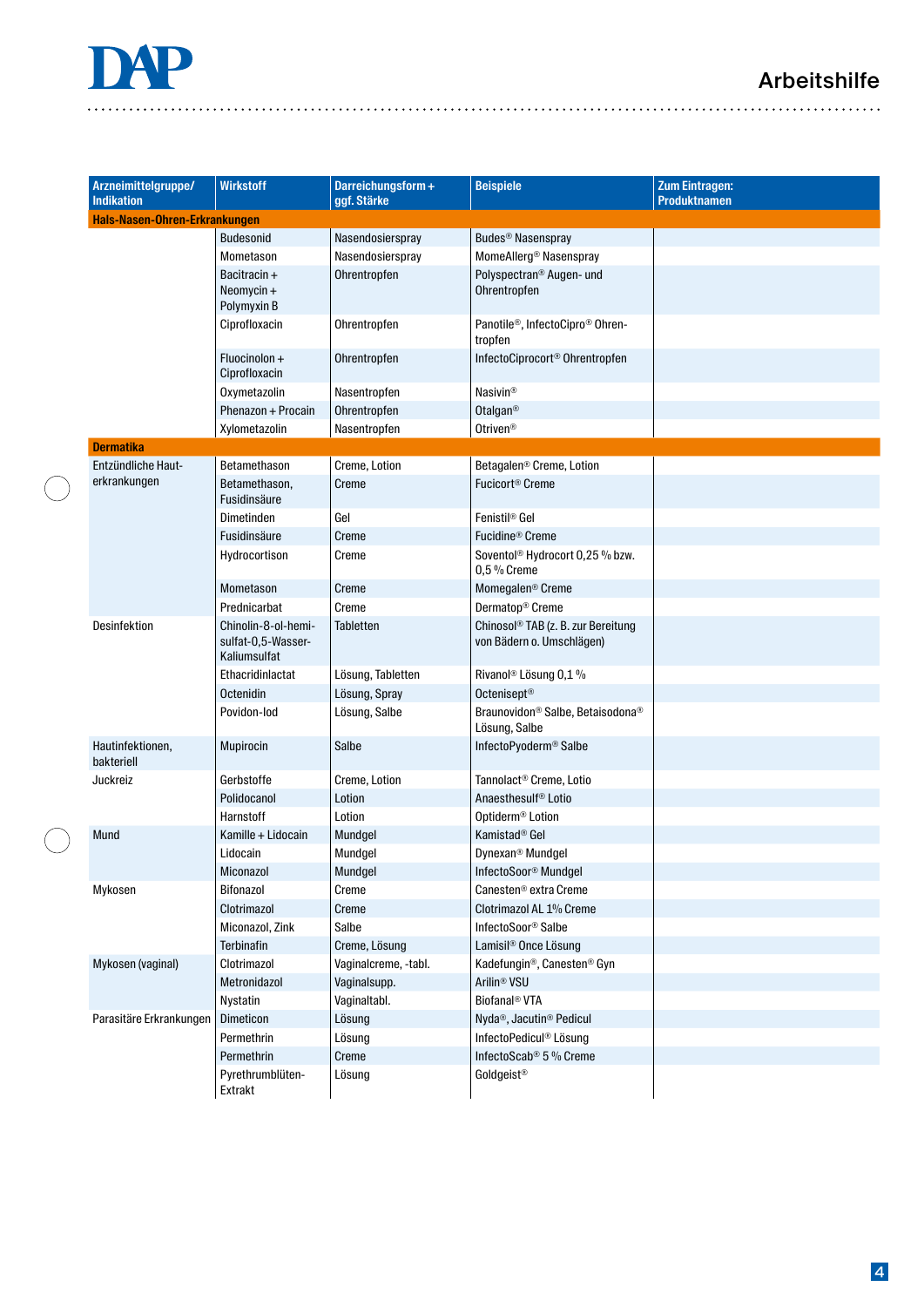| Arzneimittelgruppe/<br><b>Indikation</b> | <b>Wirkstoff</b>                     | Darreichungsform+<br>ggf. Stärke | <b>Beispiele</b>                                                                                                                           | <b>Zum Eintragen:</b><br><b>Produktnamen</b> |
|------------------------------------------|--------------------------------------|----------------------------------|--------------------------------------------------------------------------------------------------------------------------------------------|----------------------------------------------|
| <b>Pädiatrie</b>                         |                                      |                                  |                                                                                                                                            |                                              |
|                                          | Diazepam                             | Rectaltube 5 mg, 10 mg           | Diazepam Desitin <sup>®</sup> rectal Tube                                                                                                  |                                              |
|                                          | Dimenhydrinat                        | Saft, Supp., 40 mg, 70 mg        | Vomex <sup>®</sup> A Sirup, Vomex <sup>®</sup> A<br>Kinder-Supp. 40 mg bzw. 70 mg<br>forte, Vomacur® 40 mg bzw. 70 mg<br>bzw. 150 mg Supp. |                                              |
|                                          | Dimeticon                            | Tropfen                          | sab simplex <sup>®</sup> Suspension, Lefax <sup>®</sup><br>Pump Liquid, Espumisan <sup>®</sup>                                             |                                              |
|                                          | Epinephrin                           | Inhalationslösung                | InfectoKrupp <sup>®</sup> -Inhal.                                                                                                          |                                              |
|                                          | Glycerol                             | Supp.                            | Babylax <sup>®</sup> Klistiere                                                                                                             |                                              |
|                                          | Ibuprofen                            | Saft, Supp.                      | Nurofen <sup>®</sup> Fiebersaft (2 %, 4 %),<br>Zäpfchen (60 mg, 125 mg)                                                                    |                                              |
|                                          | Ipratropiumbromid                    | Inhalationslösung                | Atrovent <sup>®</sup> 250 µg/2 ml Fertiginhalat                                                                                            |                                              |
|                                          | Kümmel-Dickextrakt<br>u.m.           | Supp.                            | Carum carvi Kinderzäpfchen                                                                                                                 |                                              |
|                                          | Lactobacillus<br>rhamnosus GG-Kultur | Pulver                           | InfectoDiarrstop® LGG,<br>InfectoDiarrstop® LGG mono                                                                                       |                                              |
|                                          | Paracetamol                          | Saft, Supp.                      | Ben-u-ron® Saft, Zäpfchen (75 mg,<br>125 mg, 250 mg)                                                                                       |                                              |
|                                          | Prednisolon                          | Supp., 100 mg                    | InfectoCortiKrupp® Zäpfchen                                                                                                                |                                              |
|                                          | Prednison                            | Supp., 100 mg                    | Rectodelt <sup>®</sup> 100 mg SUP                                                                                                          |                                              |
|                                          | Salbutamol                           | Tropfen                          | SalbuBronch® Elixier, SalbuBronch®<br>forte                                                                                                |                                              |
|                                          | Salbutamol                           | Inhalat, Inhalationslösung       | Salbutamol AL Fertiginhalat,<br>Inhalationslösung                                                                                          |                                              |
| <b>GI-Trakt</b>                          |                                      |                                  |                                                                                                                                            |                                              |
| Gastrointestinale                        | Lactulose                            | Sirup                            | Bifiteral <sup>®</sup> Sirup                                                                                                               |                                              |
| Therapie                                 | Loperamid                            | Lösung, Tabletten                | Loperamid ratiopharm 2 mg FTA,<br>0,2 mg/ml Lösung z. E.                                                                                   |                                              |
|                                          | Elektrolyt-Gluco-<br>se-Trinklösung  | Pulver                           | Elotrans <sup>®</sup> , Oralpädon®                                                                                                         |                                              |
|                                          | Macrogol                             | Pulver                           | Movicol®, Movicol® junior                                                                                                                  |                                              |
|                                          | Metoclopramid                        | Supp., Tropfen                   | MCP ratiopharm 10 mg Zäpfchen,<br>1 mg/ml Tropfen                                                                                          |                                              |
|                                          | Dimenhydrinat                        | <b>Tabletten</b>                 | Vomex <sup>®</sup> A Dragées, Vomacur <sup>®</sup> TAB                                                                                     |                                              |
|                                          | Omeprazol                            | Kapseln                          | Omep <sup>®</sup> 20 mg KMR                                                                                                                |                                              |
|                                          | Racecadotril                         | Pulver, Tabletten                | Tiorfan®, Vaprino®                                                                                                                         |                                              |
|                                          | Saccharomyces<br>boulardii           | Kapseln                          | Perenterol <sup>®</sup> forte 250 mg Kapseln,<br>Perenterol® Junior Beutel                                                                 |                                              |
|                                          | Sorbitol                             | Klistiere                        | Microlax <sup>®</sup> Klistiere                                                                                                            |                                              |
| Spasmolytika                             | Butylscopolamin                      | Tabletten, Supp.                 | Buscopan® Dragées, Buscopan®<br>plus FTA bzw. Supp.                                                                                        |                                              |
| <b>Nervensystem</b>                      |                                      |                                  |                                                                                                                                            |                                              |
| Antidepressiva                           | Citalopram                           | Tabletten, 20 mg                 | Citalopram Aristo 20 mg FTA                                                                                                                |                                              |
|                                          | Doxepin                              | Tabletten, 50 mg                 | Doxepin 50 1A Pharma FTA                                                                                                                   |                                              |
| Bipolare Störungen                       | Mirtazapin                           | Tabletten, 15 mg                 | Mirtalich 15 mg FTA                                                                                                                        |                                              |
| Antipsychotika                           | Haloperidol                          | Tabletten, 5 mg                  | Haloperidol neuraxpharm 5 mg TAB                                                                                                           |                                              |
|                                          | Haloperidol                          | Tropfen                          | Haloperidol neuraxpharm LSE                                                                                                                |                                              |
|                                          | Melperon                             | Saft                             | Melperon neuraxpharm Liquidum<br>25 mg/5 ml LSE                                                                                            |                                              |
|                                          | Melperon                             | Tabletten, 25 mg                 | Melperon neuraxpharm 25 mg FTA                                                                                                             |                                              |
|                                          | Olanzapin                            | Tabletten, 10 mg                 | Olanzapin axcount 10 mg FTA                                                                                                                |                                              |
|                                          | Promethazin                          | Tropfen                          | Promethazin neuraxpharm TEI                                                                                                                |                                              |
|                                          | Risperidon                           | Tabletten, 1 mg, 2 mg            | Risperidon 1A Pharma 1 mg bzw.<br>2 mg FTA                                                                                                 |                                              |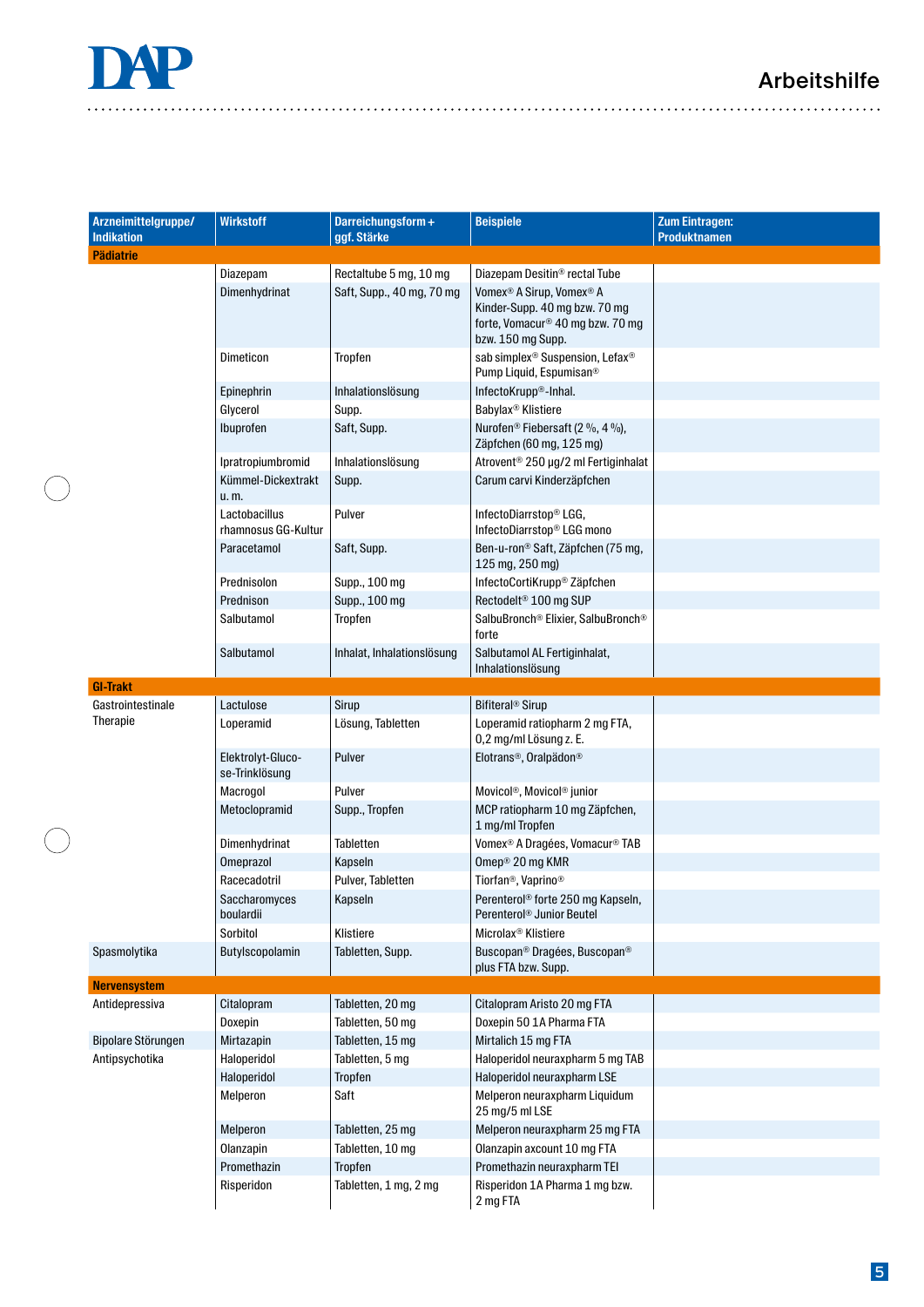### Arbeitshilfe



| Arzneimittelgruppe/<br><b>Indikation</b> | <b>Wirkstoff</b><br>Darreichungsform+<br><b>Beispiele</b><br>ggf. Stärke |                                 | <b>Zum Eintragen:</b><br><b>Produktnamen</b>                                 |  |
|------------------------------------------|--------------------------------------------------------------------------|---------------------------------|------------------------------------------------------------------------------|--|
| Anxiolytika                              | Diazepam                                                                 | Tabletten, 5 mg                 | Diazepam ratiopharm 5 mg TAB                                                 |  |
|                                          | Lorazepam                                                                | <b>Tabletten</b>                | Lorazepam dura 1 mg bzw. 2,5 mg<br>TAB                                       |  |
|                                          | Opipramol                                                                | Tabletten, 50 mg                | Opipram 50 mg FTA                                                            |  |
| Hypnotika                                | Zolpidem                                                                 | Tabletten, 10 mg                | Zolpidem neuraxpharm 10 mg FTA                                               |  |
| Antiepileptika                           | Carbamazepin                                                             | Tabletten, 200 mg               | Carbamazepin AL 200 retard RET                                               |  |
|                                          | Valproinsäure                                                            | Retardtabletten, 300 mg         | Valproat chrono-CT 300 mg RET,<br>Ergenyl <sup>®</sup> Chrono 300 mg RET     |  |
|                                          | Valproinsäure                                                            | Saft                            | Orfiril <sup>®</sup> Saft                                                    |  |
| Antidiabetika                            | Glimepirid                                                               | <b>Tabletten</b>                | Glimepirid 1A Pharma 2 mg TAB                                                |  |
|                                          | Glucagon                                                                 | Trockensubstanz                 | GlucaGen <sup>®</sup> HypoKit                                                |  |
|                                          | Glucose                                                                  | Lösung                          | Jubin <sup>®</sup> flüssiger Traubenzucker                                   |  |
|                                          | Insulin normal human                                                     | Injektionslösung                | Actrapid®                                                                    |  |
|                                          | Metformin                                                                | Tabletten, 850 mg               | Metformin Lich 850 mg FTA                                                    |  |
| <b>Kardiovaskuläres System</b>           |                                                                          |                                 |                                                                              |  |
| ACE-Hemmer                               | Captopril                                                                | Tabletten                       | Captopril AL 25 TAB                                                          |  |
|                                          | Ramipril                                                                 | Tabletten, 5 mg, 10 mg          | Ramilich <sup>®</sup> 5 mg bzw. 10 mg TAB                                    |  |
| Sartane                                  | Valsartan                                                                | Tabletten, 160 mg               | Valsacor <sup>®</sup> 160 mg FTA                                             |  |
| Calcium-Kanal-Antago-                    | Amlodipin                                                                | Tabletten, 5 mg                 | Amlodipinbesilat Dexcel 5 mg TAB                                             |  |
| nisten                                   | Nifedipin                                                                | Tropfen                         | Nife-CT 20 mg/ml Tropfen, Nifedipin<br>ratiopharm 20 mg/ml Tropfen           |  |
|                                          | Nitrendipin                                                              | Kapseln, AKUT Phiolen           | Bayotensin <sup>®</sup> akut Phiolen                                         |  |
| Betablocker                              | Bisoprolol                                                               | <b>Tabletten</b>                | Bisolich <sup>®</sup> 5 mg FTA                                               |  |
|                                          | Carvedilol                                                               | Tabletten, 3,125 mg,<br>12,5 mg | Carvedilol 1A Pharma 3,125 mg<br>bzw. 12,5 mg TAB                            |  |
|                                          | Metoprolol                                                               | <b>ZOK Galenik</b>              | Metoprolol Z AL 50 mg RET                                                    |  |
| Nitrate                                  | Glyceroltrinitrat                                                        | Spray, Kapseln                  | Nitrolingual <sup>®</sup> akut Spray, Nitrolin-<br>gual <sup>®</sup> Kapseln |  |
|                                          | Isosorbiddinitrat                                                        | Spray, Tabletten                | Isoket <sup>®</sup> Spray, Tabletten                                         |  |
| Diuretika, kaliumsparend                 | Spironolacton                                                            | Dragées, Tabletten 25 mg        | Aldactone <sup>®</sup> 25 mg UTA                                             |  |
| Schleifendiuretika                       | Furosemid                                                                | Tabletten, 40 mg                | Furosemid AL 40 mg TAB                                                       |  |
| Thiaziddiuretika                         | <b>HCT</b>                                                               | Tabletten, 25 mg                | HCT 1A Pharma 25 mg TAB                                                      |  |
| Herzglykoside                            | Digoxin                                                                  | Tabletten, 0,25 mg              | Lanicor <sup>®</sup> TAB                                                     |  |
| Antiarrhythmika                          | Amiodaron                                                                | Tabletten, 200 mg               | Amiodaron 200 Heumann TAB                                                    |  |
|                                          | Flecainid                                                                | Tabletten, 100 mg               | Flecainid Puren 100 mg TAB                                                   |  |
|                                          | Propafenon                                                               | Tabletten, 150 mg, 300 mg       | Propafenon AL 150 bzw. 300 mg<br><b>FTA</b>                                  |  |
| Antihypertensiva                         | Clonidin                                                                 | Tabletten                       | Clonidin ratiopharm 150 bzw. 300<br>TAB                                      |  |
|                                          | Methyldopa                                                               | Tabletten, 250 mg               | Methyldopa STADA 250 mg FTA                                                  |  |
| <b>Kontrazeption, postkoital</b>         |                                                                          |                                 |                                                                              |  |
| Kontrazeption,<br>postkoital             | Levonorgestrel                                                           | Tabletten                       | Pidana®, Postinor®                                                           |  |
|                                          | Ulipristalacetat                                                         | Tabletten                       | EllaOne <sup>®</sup>                                                         |  |
| <b>Antikoagulation</b>                   |                                                                          |                                 |                                                                              |  |
| Thromboseprophylaxe                      | niedermol. Heparin                                                       |                                 | z. B. Enoxaparin (Clexane®)                                                  |  |
| <b>Hilfsmittel</b>                       |                                                                          |                                 |                                                                              |  |
| Hilfsmittel                              | Inhalierhilfen, Spacer                                                   |                                 | Vortex <sup>®</sup>                                                          |  |
|                                          | Masken für die<br>Inhalation                                             |                                 |                                                                              |  |
|                                          | Pflaster, Verband-<br>stoffe, Kompressen,<br>Kanülen, Spritzen           |                                 |                                                                              |  |

Quellen: [1] Arbeitskreis Arzt/Apotheker, Region Mainz; Arzneimittelliste; Empfehlungen für die Verschreibung von Ärzten und Bevorratung von Apotheken in der Wochenend- und Notdienstbereitschaft; Stand: 2009; [2] Kassenärztliche Vereinigung Westfalen-Lippe; Empfehlungsliste für patientenindividuelle Verordnungen im ärztlichen Notdienst; Stand: April 2014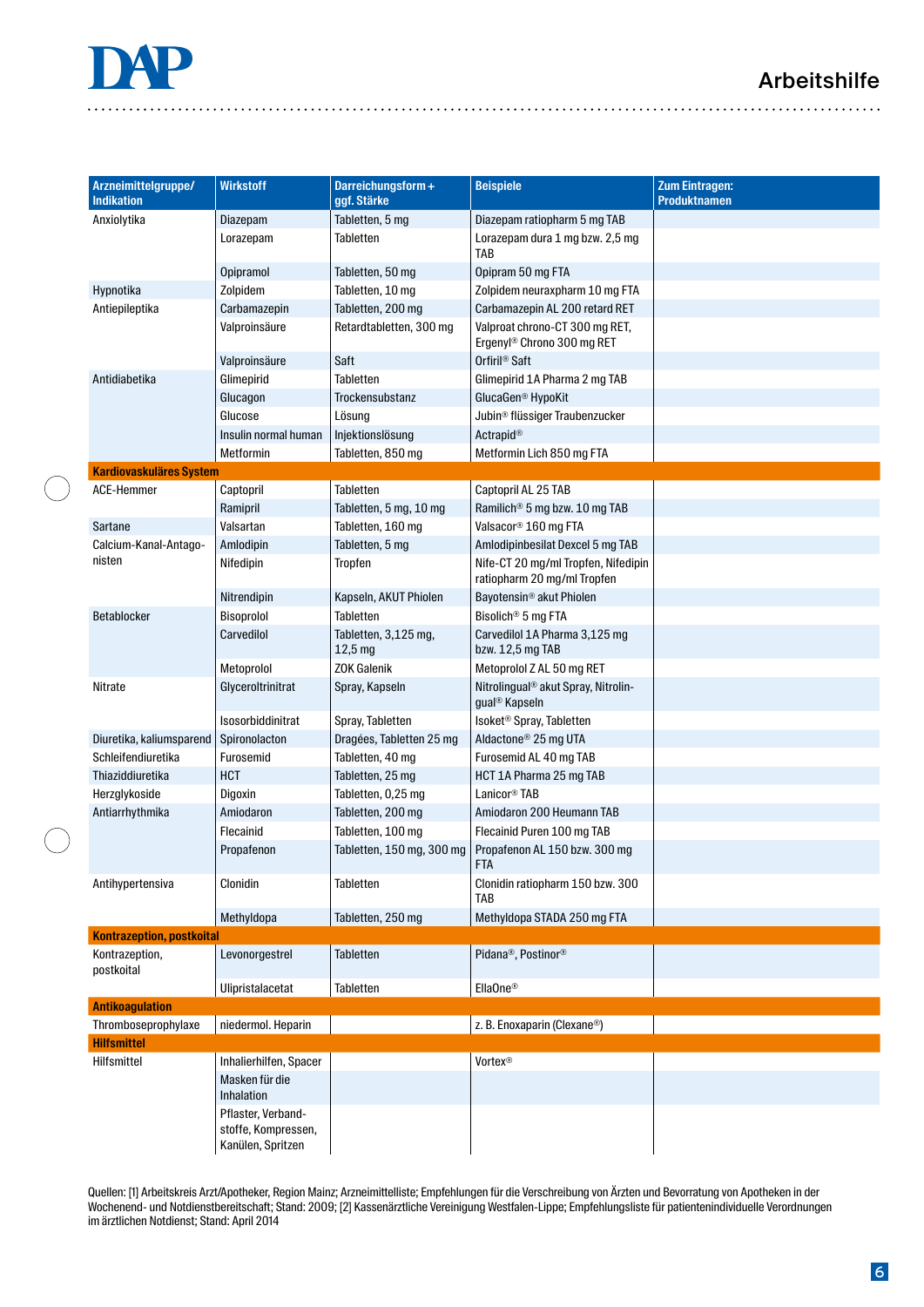### **Anlage 1:**

#### **Notfallsortiment gemäß § 15 Abs. 1 Apothekenbetriebsordnung**

| Vorrätig zu haltende<br>Arzneimittel (§ 15 ApBetr0)                                  | <b>Beispiele</b>                                                                                                                                             | Applikationsart/<br><b>Darreichungsform</b>                      | <b>Beispiele Handelsnamen</b>                                                                                                               | <b>Bemerkungen</b>                                                                                                                                                                                                                                                 |
|--------------------------------------------------------------------------------------|--------------------------------------------------------------------------------------------------------------------------------------------------------------|------------------------------------------------------------------|---------------------------------------------------------------------------------------------------------------------------------------------|--------------------------------------------------------------------------------------------------------------------------------------------------------------------------------------------------------------------------------------------------------------------|
| Analgetika                                                                           | - Nicht-Opioid-Analgetika:<br>z. B. Ibuprofen, Paracetamol,<br>Metamizol<br>- niederpotente Opioid-Anal-<br>getika: z. B. Tramadol, Tilidin/<br>Naloxon, DHC | peroral (z. B. Tabletten,<br>Tropfen)                            |                                                                                                                                             | je eine Packung (N1/N2, 10-20<br>St.) von z. B. Paracetamol 500 mg,<br>Metamizol 500 mg, Tramadol<br>50 mg                                                                                                                                                         |
| Opioide zur Injektion                                                                | z. B. Morphin 10 mg/ml<br>5 Ampullen                                                                                                                         | i. v.                                                            | z. B. M STADA 10 mg/ml<br>Injektionslösung<br>5 Ampullen                                                                                    |                                                                                                                                                                                                                                                                    |
| Opioide zum Einnehmen mit<br>unmittelbarer Wirkstofffrei-<br>setzung                 | z. B. Morphin Trinkampullen,<br>Tropfen, Tabletten                                                                                                           | schnellfreisetzend (z. B.<br>Tabletten, Tropfen)                 | z. B. Oramorph <sup>®</sup> 10 EDB<br>Trinkampullen oder Morphin<br>Merck 2 % Tropfen (50 ml)<br>oder Sevredol <sup>®</sup> 10 mg<br>20 FTA |                                                                                                                                                                                                                                                                    |
| Opioide zum Einnehmen mit<br>veränderter Wirkstoff-<br>freisetzung                   | z. B. Morphin 10 mg 20 RET/<br><b>REK</b>                                                                                                                    | verzögert freisetzend<br>(z. B. Retardtabletten<br>oder-kapseln) | z. B. Morphin AL 10 retard<br>20 Retardtabletten                                                                                            |                                                                                                                                                                                                                                                                    |
| Glucocorticosteroide zur<br>Injektion                                                | z. B. Methylprednisolon<br>250 mg oder Prednisolon<br>250 mg                                                                                                 | i. v.                                                            | z. B. Urbason <sup>®</sup> solubile<br>250 mg 1 Amp. oder<br>Solu-Decortin® H 250 mg<br>1 Inj.-Fl.                                          | Dosierung:<br>Methylprednisolon:<br>- akut lebensbedrohliche<br>Zustände: 250-1000 mg<br>- anaphylakt. Schock: 250-<br>500 mg<br>- schwerer Asthmaanfall:<br>250-500 mg<br>Prednisolon:<br>- anaphylakt. Schock: 1000 mg<br>- schwerer Asthmaanfall:<br>100-500 mg |
| Antihistaminika zur<br>Injektion                                                     | z. B. Dimetinden oder<br>Clemastin Injektionslösung                                                                                                          | i. v.                                                            | z. B. Fenistil® oder Tavegil®<br>Injektionslösung                                                                                           | Akuttherapie schwerer allergi-<br>scher bzw. anaphylaktischer<br>Reaktionen (nach Epinephrin)                                                                                                                                                                      |
| Glucocorticoide zur<br>Inhalation zur Behandlung<br>von Rauchgas-Intoxikatio-<br>nen | z. B. Beclomethason                                                                                                                                          | <b>Inhalation (Dosier-</b><br>aerosol)                           | Ventolair <sup>®</sup> , Junik <sup>®</sup> ,<br>Beclomethason-CT                                                                           | Dosierung:<br>-400 µg Beclomethason<br>dipropionat unmittelbar nach<br>Rauchexposition und erneut zwei<br>Stunden danach<br>- bei bestehenden Symptomen<br>(Husten, Dyspnoe) 400 µg alle<br>zwei Stunden bis zum Abklingen                                         |
| Antischaum-Mittel zur<br>Behandlung von Tensid-<br>Intoxikationen                    | - Simeticon                                                                                                                                                  | peroral (Lösung,<br>Emulsion, Suspension)                        | z. B. Lefax® Pump-Liquid<br>50 ml, sab simplex <sup>®</sup><br>Suspension 30 ml,<br>Espumisan <sup>®</sup> Emulsion 30<br>ml                | Dosierung je nach Schwere der<br>Vergiftung:<br>- sab simplex <sup>®</sup> : mind. 5 ml<br>- Lefax® bzw. Espumisan®: Erw.<br>10-20 ml, Kinder 2,5-10 ml                                                                                                            |
| Medizinische Kohle,<br>50 Gramm Pulver zur<br>Herstellung einer<br>Suspension        | - Kohle pulvis 50 g<br>- Kohle-Suspension 15 %<br>(m/V) NRF 19.5 (für<br>Kleinkinder)                                                                        | peroral (Pulver zur<br>Herstellung einer<br>Kohle-Suspension)    | z. B. Ultracarbon <sup>®</sup> Granulat                                                                                                     | Dosierung:<br>- Erwachsene: 25-100 g<br>- Kinder: 0,5-1 g/kg KG<br>Anschließend kann ein Laxans<br>gegeben werden (z. B. Natriumsul-<br>fat-Decahydrat ca. 20 g)                                                                                                   |
| Tetanus-Impfstoff                                                                    |                                                                                                                                                              | i. m.                                                            | z. B. Tetanol <sup>®</sup> pur<br>Fertigspritze oder<br>Tetanus-Impfstoff Merieux®                                                          | Aktive Immunisierung: Tetanus-<br>Prophylaxe im Verletzungsfall                                                                                                                                                                                                    |
| Tetanus-Hyperimmun-<br>Globulin 250 I.E.                                             |                                                                                                                                                              | i. m.                                                            | z. B. Tetagam® P<br>Fertigspritze                                                                                                           | Passive Immunisierung:<br>Prophylaxe bei nicht oder<br>unvollständig immunisierten<br>Frischverletzten sowie zur<br>Therapie des klinisch manifesten<br><b>Tetanus</b>                                                                                             |